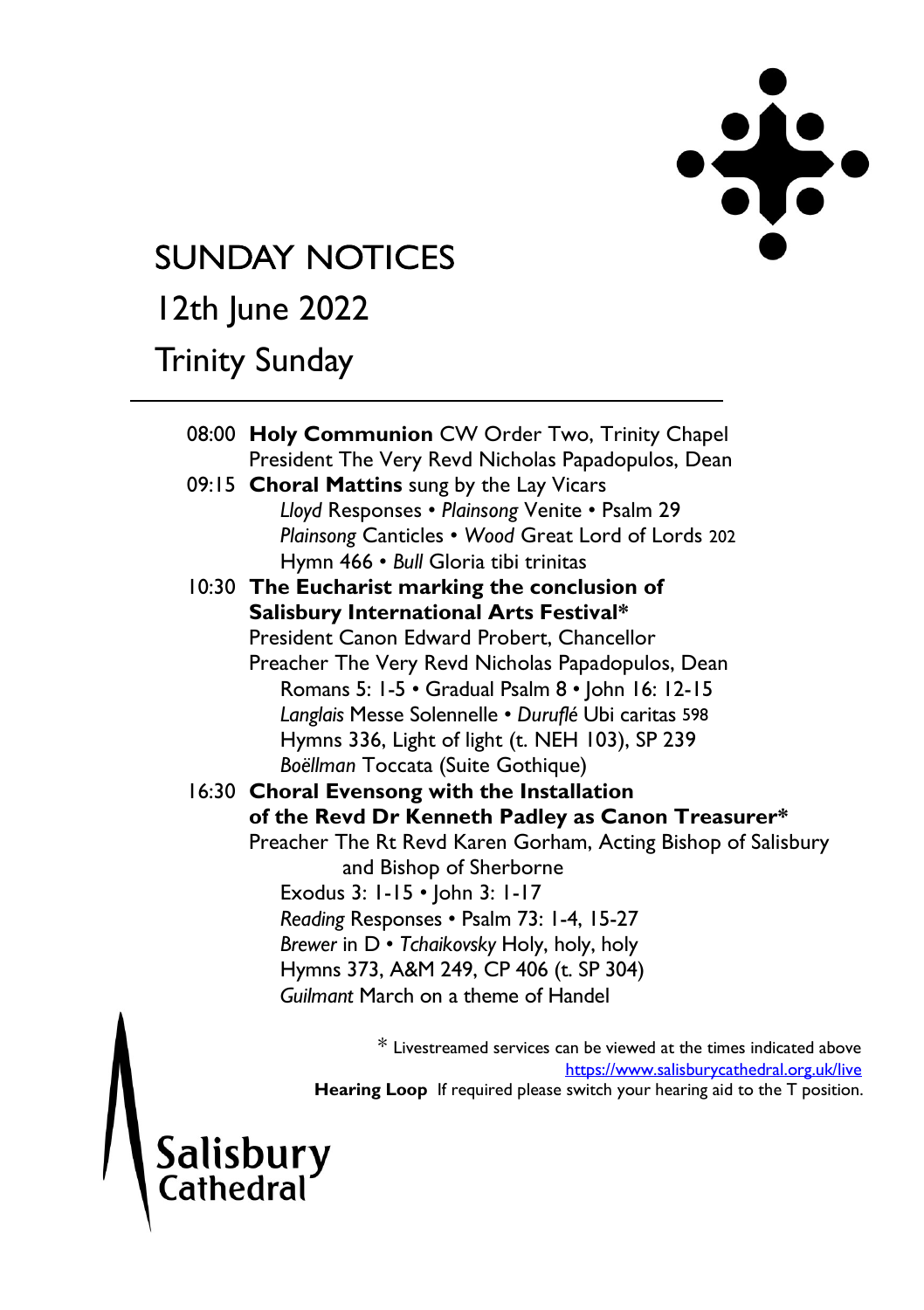|              | Monday to Friday, 7.30am Morning Prayer & 7.50am Holy Communion, Trinity Chapel                                                                                                                                                                                                                                                                                                                                                                |
|--------------|------------------------------------------------------------------------------------------------------------------------------------------------------------------------------------------------------------------------------------------------------------------------------------------------------------------------------------------------------------------------------------------------------------------------------------------------|
| Monday 13    | 17:30 Choral Evensong<br>Reading Responses . Psalms 69 (omit 23-29), 70<br>Bevan Magnificat (tone ii) • Wood Nunc dimittis in B flat<br>Haydn Achieved is the glorious work (ii) 120 (2)                                                                                                                                                                                                                                                       |
| Tuesday 14   | 12:00 Holy Communion CW Order One, Trinity Chapel<br>17:30 Choral Evensong<br>Reading Responses . Psalm 73-74<br>Bevan Canticles (tones iv and iii) · Palestrina Exultate Deo 160                                                                                                                                                                                                                                                              |
| Wednesday 15 | 12:00 Prayers for Justice and Peace Trinity Chapel<br>15:30 Weekly Reflection Online<br>17:30 Evening Prayer on the Eve of Corpus Christi said, Trinity Chapel<br>Psalms 110, 111                                                                                                                                                                                                                                                              |
| Thursday 16  | <b>Corpus Christi</b><br>12:00 Holy Communion BCP 1662, Trinity Chapel<br>17:30 The Eucharist for the Feast of Corpus Christi<br>President & Preacher The Very Revd Nicholas Papadopulos, Dean<br>I Corinthians 11: 23-26 · Gradual Psalm 116: 11-16 · John 6: 51-58<br>Ireland in C · Elgar O salutaris hostia 415<br>Hymns 268 (t. 202), 307                                                                                                 |
| Friday 17    | 09:00 Salisbury Cathedral School Assembly<br>12:00 Rosary Prayer Group Chapel of St Edmund and St Thomas<br>17:30 Choral Evensong sung by the Lay Vicars<br>Plainsong Responses . Psalm 89<br>Plainsong Canticles (tone iv) . Purcell In God's word will I rejoice 266                                                                                                                                                                         |
| Saturday 18  | 08:30 Morning Prayer Trinity Chapel<br>08:50 Holy Communion Trinity Chapel<br>11:00 Wedding of Tatum Worthington and Will Harding<br><b>Trinity Chapel</b><br>17:30 Choral Evensong<br>attended by Salisbury Cathedral School alumni<br>Rose Responses . Psalm 150<br>Walmisley in D minor . Hilton Lord, for thy tender mercy's sake 331<br>Hymn 427 • Stanford Postlude in D minor<br>19:00 Organ Festival Concert given by Katherine Dienes |
| Sunday 19    | The First Sunday after Trinity<br>08:00 Holy Communion CW Order Two, Trinity Chapel<br>President The Very Revd Nicholas Papadopulos, Dean<br>09:15 Choral Mattins<br>Rose Responses • Venite Chant 2 • Psalm 55: 17-25<br>Ireland in F · Sanders in B flat · Bruckner Locus iste 326<br>Hymn 357 • Beach Prelude on an old folk tune                                                                                                           |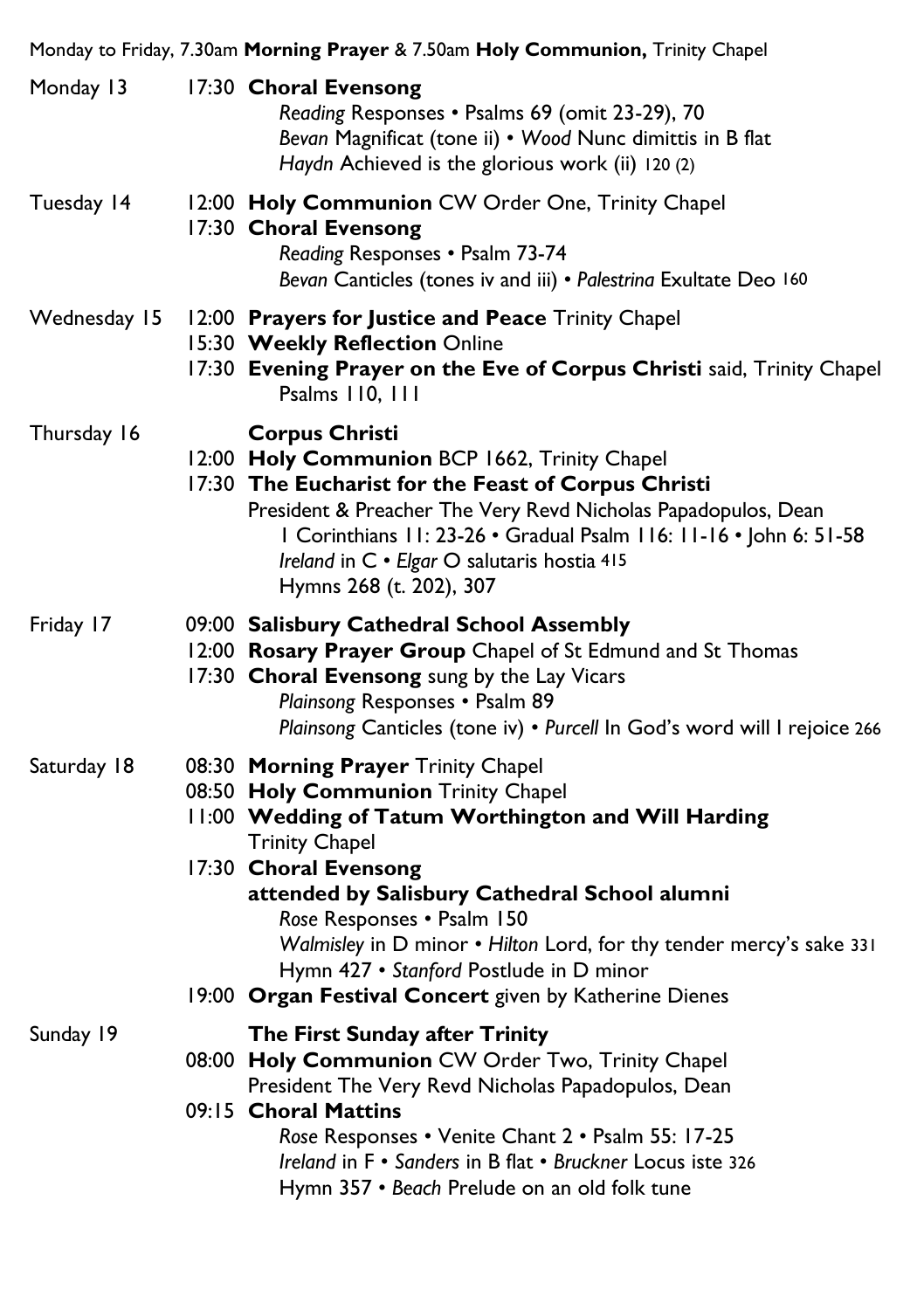#### 10:30 **The Eucharist\***

President Canon Anna Macham, Precentor Preacher The Very Revd Nicholas Papadopulos, Dean Galatians 3: 23-end • Gradual Psalm 22: 22-28 • Luke 8: 26-39 *Palestrina* Missa Brevis • *Lloyd* The Call 517 Hymns 345, CP 427, CP 609 • *Bach* Allebreve (BWV 589)

15:00 **Inauguration of the Ministry of The Rt Revd Stephen Lake as the 79th Bishop of Salisbury\*** 

See special order of service.

#### **Intercessions**

*The Sick:* Stuart Richards, David Brown, Jill Brown, Carina Kinnear, Jennifer Sedman, Rajashri Lakshmipathi, John Rodriguez, Ian Henderson, Stephen Tucker.

*The Recently Departed:* Gordon Mitchell, Dorothy Malcolm, Paul Iles.

*Year's Mind:* James Bateman (2008), Joyce Camp (2020), Audrey Coggan (2021).

*June Prisoner of Conscience:* British national and activist for human rights in Egypt, Alaa Abdel Fattah, has been on hunger-strike since the 2nd of April in protest of his unjust imprisonment, cruel detention conditions and denial of consular visits. In December 2021, an emergency court sentenced him and huma rights lawyer Mohamed Baker to fived and four years in prison, respectively, following a grossly unfair trial. They are prisoners of conscience, solely targeted for their activism, and should be immediately and unconditionally released.

#### **Residence this week**

Canon Anna Macham

Monday 13 June: Canon Edward Probert; Tuesday 14 June: Canon Nigel Davies

### **Cathedral Notices**

**Staying Safe.** It is no longer necessary to wear a mask whilst attending Cathedral worship. However, those administering communion will continue to wear masks during the distribution of communion. Please feel free to wear a mask or not, as you prefer.

**The chalice is now being offered once again at The Eucharist.** Those who feel comfortable to receive in two kinds are now able to do so. A chalice will be administered at all of the communion stations. If you wish to receive consecrated wine then please do so directly from the chalice; the practice of intinction, of dipping consecrated bread into the wine, creates a risk of infection and is not permitted. Those who do not yet feel comfortable can continue to receive in one kind only.

**Installation of Canon Treasurer today.** We are happy to install Revd Dr Kenneth Padley as Canon Treasurer during Evensong at 16:30. In this role, Kenneth will also oversee the Cathedral's acclaimed Visual Art programme, and will work closely with the Works Yard team to complete the Major Repair programme and strengthen the Cathedral commitment to the environment.

**The Clarendon Way Walk** finish line for the 52 and 26 mile walk will be on the West Lawns today (12 June). The walk is fundraising for Naomi House & Jacksplace provide expert hospice care to more than 550 life limited and life threatened children, young adults and families from central southern England.

**Secret Gardens of the Close today.** A favourite event by the Friends of Salisbury Cathedral, **t**our around some of the most beautiful gardens of the Cathedral Close. Enjoy an exhibition of botanical artwork in the South Cloisters with tea available in the Millennium Gardens on Salisbury Cathedral School's grounds. Tickets £10, available on the day from the Friends tent on Chorister Green.